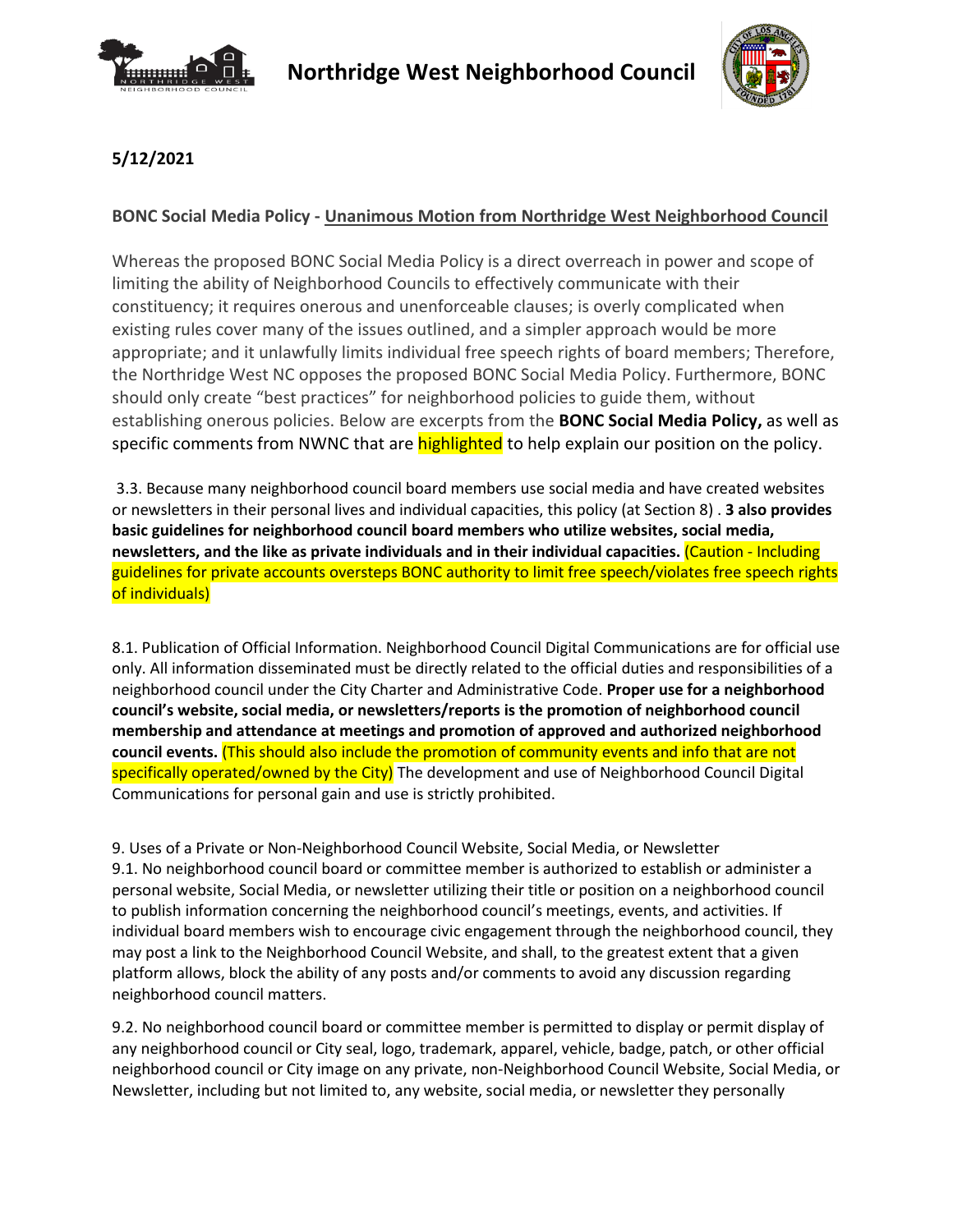

## **Northridge West Neighborhood Council**



establish or administer. 9.3. No neighborhood council board or committee member is authorized to utilize or publish confidential, personal, private, or sensitive information obtained in their capacity as a member of a neighborhood council board or committee on any private, non-Neighborhood Council Website, Social Media, or Newsletter, including but not limited to, any website, social media, or newsletter they personally establish or administer.

9.4. Some uses of websites, Social Media, and newsletters may reflect on a neighborhood council or the City or appear to reflect a position or policy on behalf of a neighborhood council or the City. Further, some uses may risk interference with the public's rights under the Brown Act, risk converting a platform into a limited public forum protected by the First Amendment, or risk an appearance of a conflict of interest or bias. For those reasons, when using a private non-Neighborhood Council Website, Social Media, or Newsletter, including but not limited to, any websites, social media, and newsletters, administered by neighborhood council board members and committee members: . 7

9.4.1.Neighborhood council board members and committee members shall not list or utilize their official neighborhood council title or email address, or create any other impression that there is an official relationship between their neighborhood council role and the website, Social Media, or newsletter. Identification of their neighborhood council position as part of a resume or biography is permissible. A neighborhood council board or committee member shall not publish inaccurate information regarding his or her title, position, or role on a neighborhood council.

9.4.2.Neighborhood council board members or committee members are not authorized to attribute personal statements or opinions to the neighborhood council or the City. If a reasonable inference can be drawn that a personal statement or opinion is the neighborhood council's or the City's, the neighborhood council board member or committee member shall affirmatively use a disclaimer that establishes that the statement or opinion is personal and does not represent a statement of the opinion of the neighborhood council or the City.

**9.4.3.Neighborhood council board members and committee members shall refrain from discussing or commenting upon any matter that is pending before or may come before the neighborhood council. Commenting may include "friending" or "liking."** (This section is overly broad, vague, violates personal free speech on matters, and needs to be completely removed. Board members do NOT loose free speech rights to discuss, comment, like, friend and share info as an individual on ANY topic. **Remove this item completely.)**

**9.4.4.Neighborhood council board members and committee members shall refrain from discussing or commenting upon the parties and their representatives involved in a matter that is pending before or may come before the neighborhood council. Commenting may include "friending" or "liking."** (We can do this as private citizens when not reflecting the Board's position. We are in fact elected to listen to community, share ideas, and take positions. **This section should be removed. )**

9.4.5.Neighborhood council board members and committee members shall refrain from discussing or commenting upon the opinions or positions of other neighborhood council board members and committee members upon a matter that is pending or may come before the neighborhood council. Commenting may include "friendling" or "liking." Why are we not allowed to comment of other board members' positions? We should not limit open conversation; **this section should encourage respectful exchange of ideas.**

**9.5. Due to the risks that a neighborhood council board member or committee member's use of a private, non-neighborhood Council Website, Social Media, or Newsletter may appear to reflect on a**